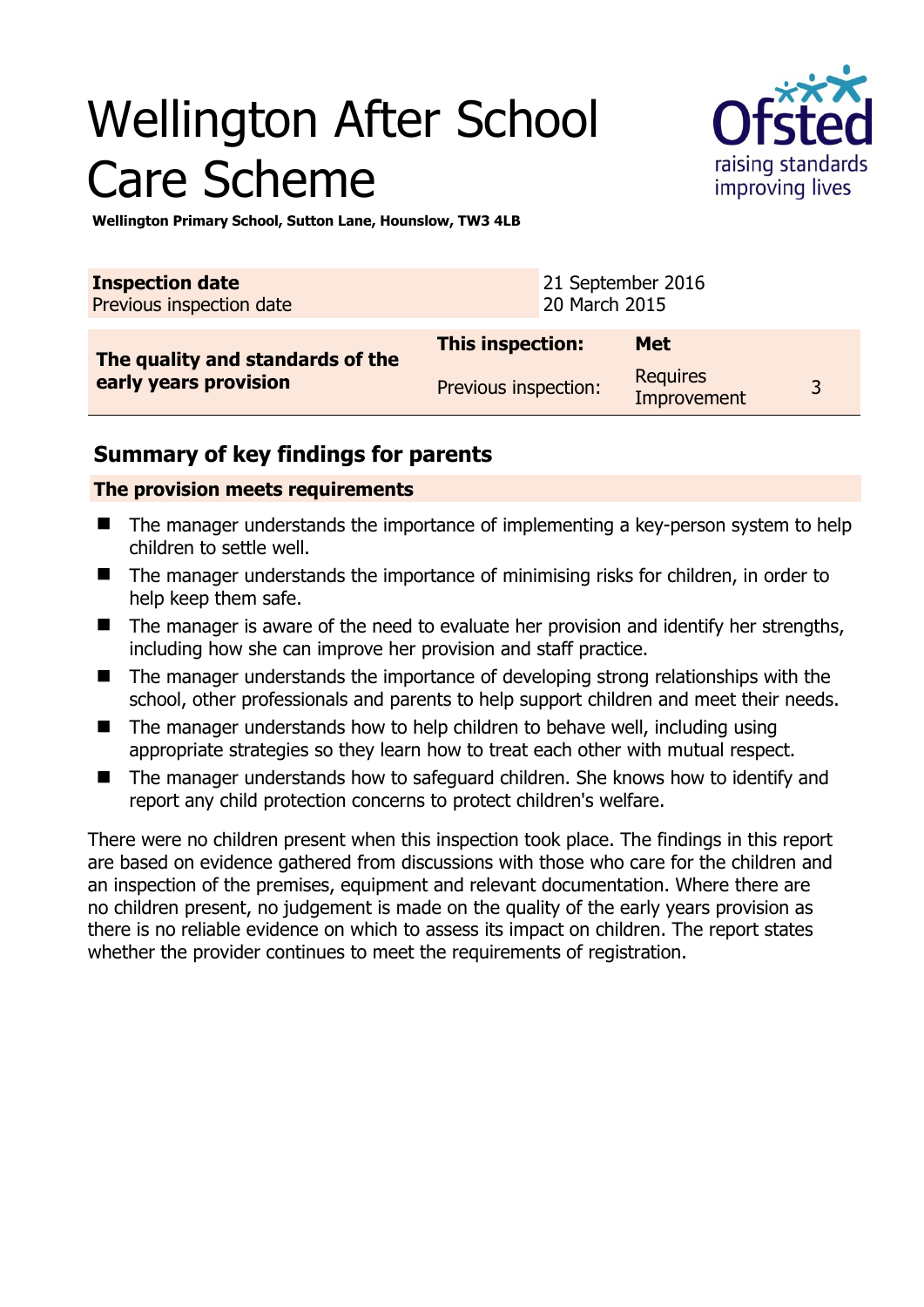#### **Inspection activities**

- The inspector observed all areas in the setting available for children to use.
- The inspector and manager discussed the safeguarding and welfare requirements.
- The inspector reviewed a sample of relevant documentation.

## **Inspector**

Genevieve Mackenzie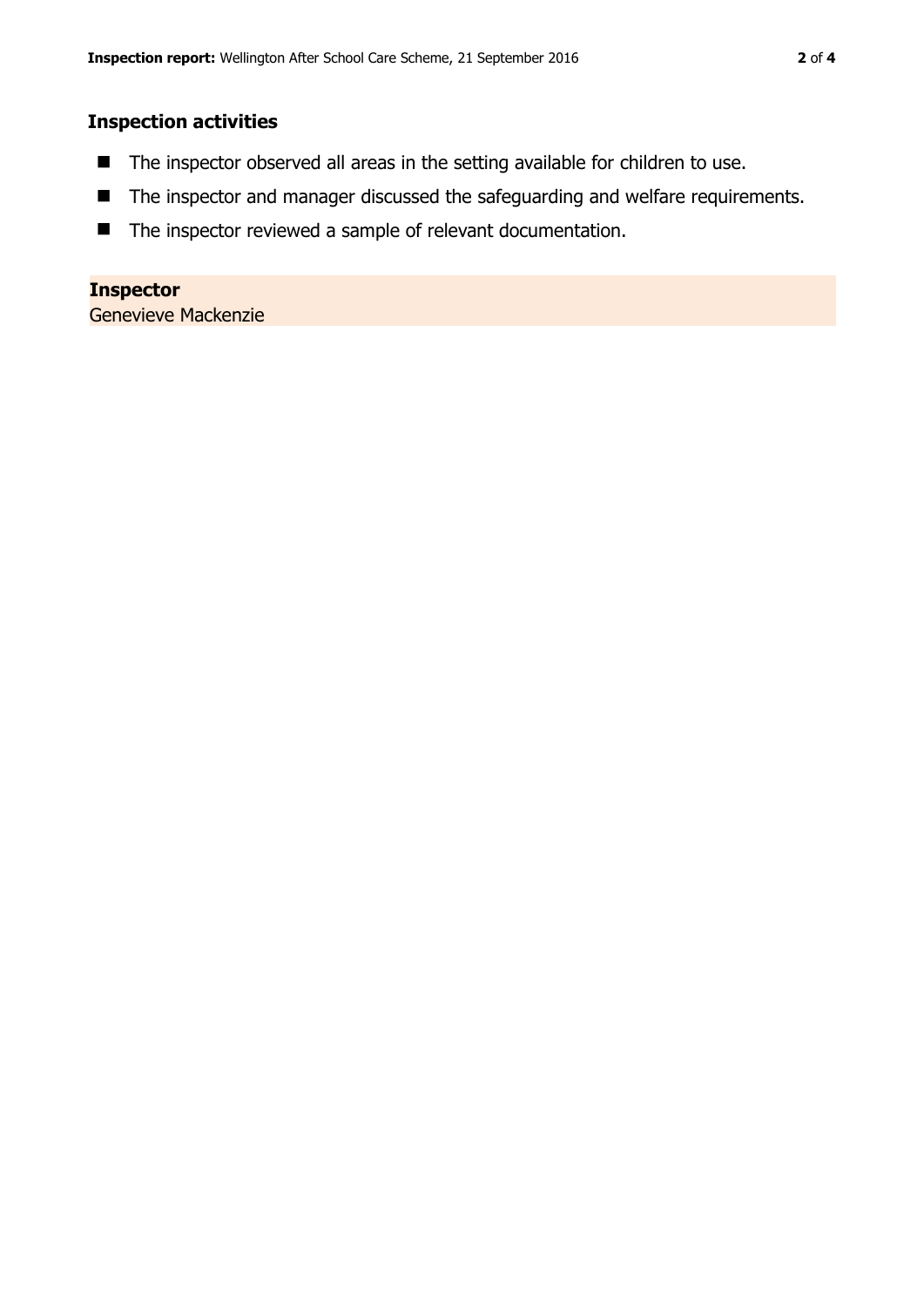### **Setting details**

| Unique reference number                             | 116242                                                                               |  |
|-----------------------------------------------------|--------------------------------------------------------------------------------------|--|
| <b>Local authority</b>                              | Hounslow                                                                             |  |
| <b>Inspection number</b>                            | 1054673                                                                              |  |
| <b>Type of provision</b>                            | Out of school provision                                                              |  |
| Day care type                                       | Childcare - Non-Domestic                                                             |  |
| <b>Registers</b>                                    | Early Years Register, Compulsory Childcare<br>Register, Voluntary Childcare Register |  |
| Age range of children                               | $5 - 8$                                                                              |  |
| <b>Total number of places</b>                       | 30                                                                                   |  |
| Number of children on roll                          | 0                                                                                    |  |
| Name of registered person                           | Wellington After School Care Committee                                               |  |
| <b>Registered person unique</b><br>reference number | RP517518                                                                             |  |
| Date of previous inspection                         | 20 March 2015                                                                        |  |
| <b>Telephone number</b>                             | 07491160201                                                                          |  |

Wellington After School Care Scheme registered in 1993. It operates from Wellington Primary School. The breakfast club is open from 8am to 9am and the after-school club is open from 3.20pm to 5.30pm, during term time only. The provider employs four staff, one holds a qualification at level 3 and one holds a qualification at level 2. There were no children present in the early years age range at the time of the inspection.

This inspection was carried out by Ofsted under sections 49 and 50 of the Childcare Act 2006 on the quality and standards of provision that is registered on the Early Years Register. The registered person must ensure that this provision complies with the statutory framework for children's learning, development and care, known as the early years foundation stage.

Any complaints about the inspection or the report should be made following the procedures set out in the guidance 'Complaints procedure: raising concerns and making complaints about Ofsted', which is available from Ofsted's website: www.gov.uk/government/organisations/ofsted. If you would like Ofsted to send you a copy of the guidance, please telephone 0300 123 4234, or email enquiries@ofsted.gov.uk.